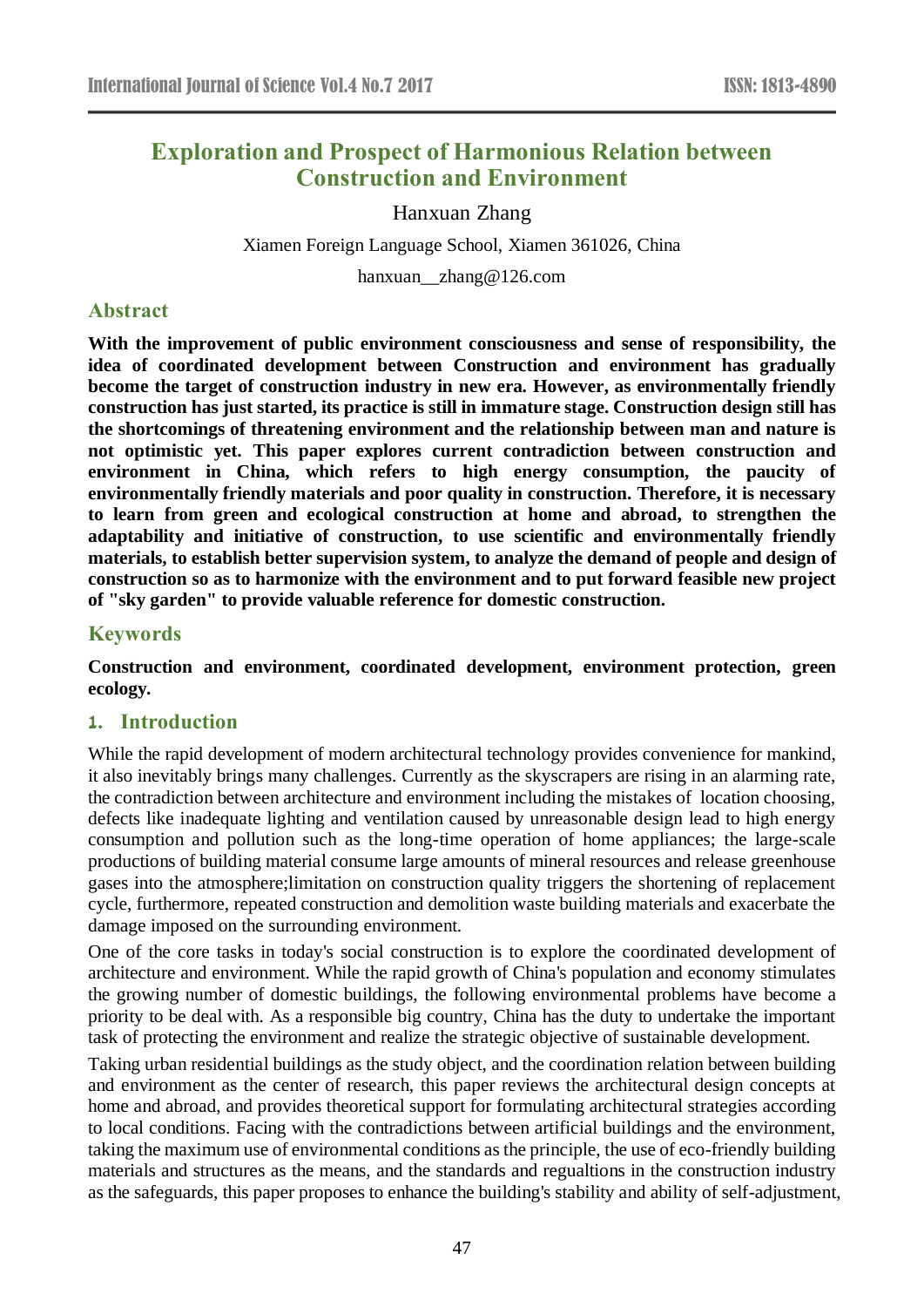to improve the quality of construction, and reduce building energy use and the negative impact of human settlements on natural environment.

## **2. Brief introduction of concept**

City, which is the combination of city and market, originated from the first social division of labor. The early "city" was separated from the "market." The city was the place where the army was stationed while "market" was the place for exchange of goods, [1]. With the development of science and technology, the functions of the city have changed and gradually transformed citiesinto a special geographical environment [2].

#### **2.1 Urban construction**

As the main body of city, city construction directly reflects the degree of city's prosperity and social outlook, plays the role to meet the demand of production and life of the residents and the social development and as well marks the essential differences between human settlements and the habitats of other creatures.

### **2.2 Urban construction design**

Urban construction design is an important way to save urban land resources, encourage walking, improve efficiency, create low carbon urban environment, and further improve urban living space and the quality of urban life [3]. Therefore, in order to give full play of the multiple roles of city construction, architects should adhere to scientific, efficient, and environmental friendly concepts in design and construction process to make city construction the reform impetus of political, economic, and environmental development. Furthermore, in a highly complex urban environment, this is also the opportunity and challenge that the city construction design faces now.

### **2.3 Architectural design coordinated with the environment**

The environmentally coordinated construction ensures the sustainable development of human beings as well asthe environment. To achieve this goal, the construction should manage to opt for reasonable materials, using eco-friendly and durable building materials. Also, wise use of the inner systems of the construction is another effective approach. It should follow the principle of making full use of environmental conditions combined with energy-saving emission to reduce pollution. Finally, construction quality control can not only ensure the safety of the residents, but also avoid the loss of construction material caused by repeated constructions and demolitions due to quality problems.

## **3. Demands that architectural designs coordinated with the development of the environment should meet**

#### **3.1 Human's needs**

Architectural design should not only take into account the needs of the city, functional requirements, objective environment and other proprietary social, cultural and historical background, but also meet human demands [4].

The basic purpose of architecture is to provide comfortable space of production and living for mankind. Therefore, the primary requirement of mankind for architecture is to satisfy the demand of using it. Therefore, the use value of buildings is always the focus of attention ranging from the consolidation of basic security, shelter, water, light, a stable supply of electricity to the use of air conditioning, heating, humidifiers and other household appliances to achieve comfortable indoor environment.

In addition to the demand of using, people also seek for spiritual satisfaction from their living environment. In bustling cities, home is the harbor for everybody who is struggling for a living. Because of the scarcity of land resources and the rapid growth of the population, the shortage of urban housing has risen to be one of the biggest livelihood issues. Although the dense "honeycomb" structure effectively alleviates housing problems in urban areas, it has made most urban residents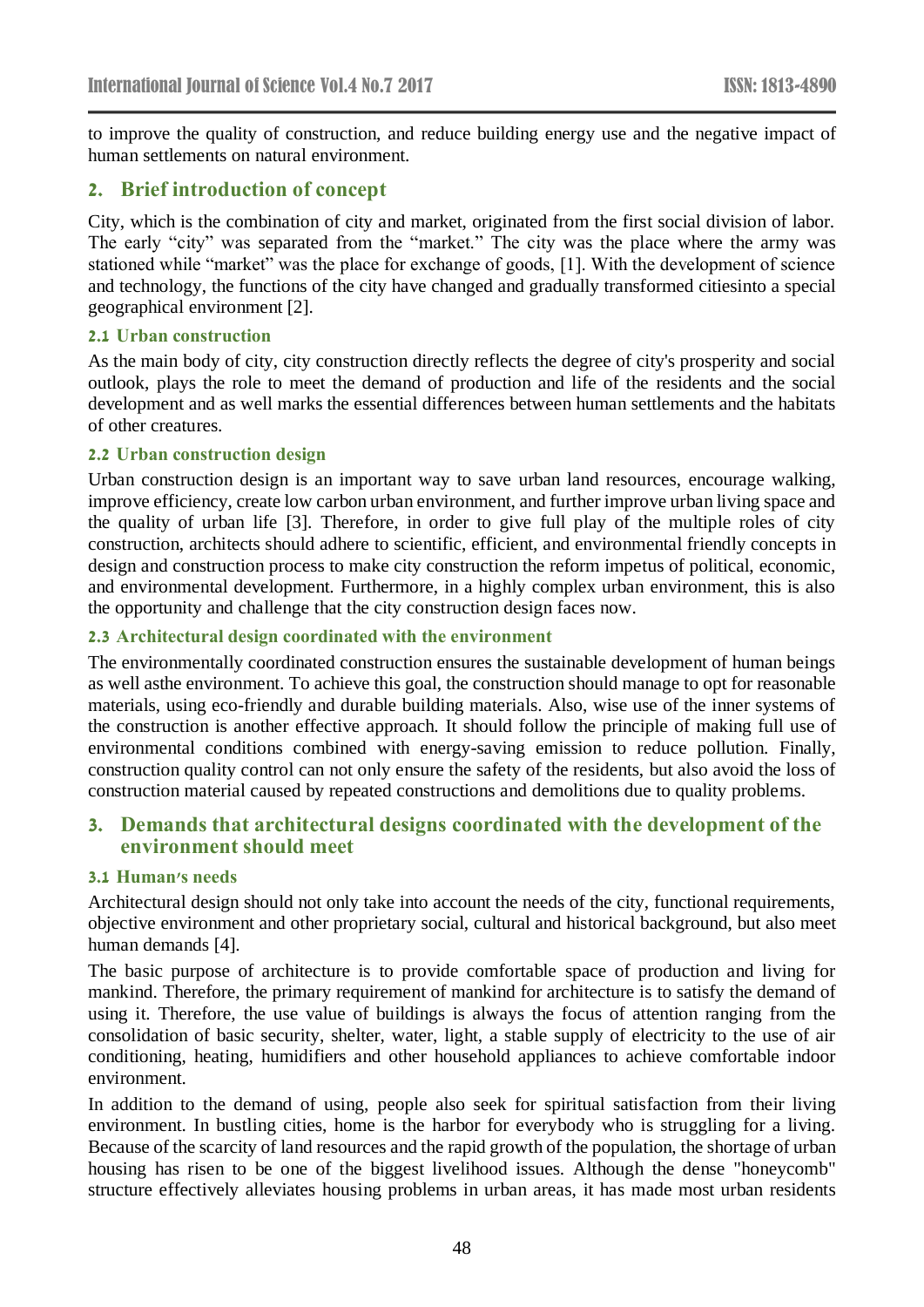subject to crowded and depressing housing conditions. Living in compacted urban buildings, people lust for spacious and bright places which can afford them a sense of belonging.

#### **3.2 Design Requirements**

With the restrictions on urban land resources, rational planning of urban residential sites is particularly important - it neither allows waste land nor densely-built homes.

Sustainable construction should be based on the improvement of comprehensive environmental benefits, providing an economic and comfortable residential place with environmental and cultural feeling [5].

Building designs should take into account the natural outlook on life and build a highly diverse, adaptable, vibrant and self-regulating living environment featuring a development mechanism of intense competition, symbiosis and self-sustentation [4].

Focusing on the use of green energy, green energy includes two aspects: energy consumed in building is green, such as solar, wind, hydro and geothermal energy and other natural resources; building energy consumption is minimal, namely energy-saving, such as the use of natural lighting, ventilation, temperature and humidity control for a cozy micro-environment [6].

## **4. Solutions for Building Defects**

#### **4.1 High Energy Consumption**

The wisdom of nature gives rich inspirations for architectural designs, such as the ventilation system of the mounds of termites, phototropism of green plants, strong insulation of polar bear furs, etc., which can all act as a reference. Incorporating biological features into architectural design enables buildings to make efficient use of natural resources and conduct self-regulation, greatly improving indoor environment in natural conditions and reducing reliance on household appliances.

## **4.1.1 Ventilation System of Termite Mound**

The interior consists of a large central core in which the fungus is grown, below it is "cellar" of empty space, above it is an "attic" of empty space, and there are many small tunnels that connect the cellar and the attic. Such space structure allows the termite mound to automatically exchange the air within the nest with the outside and stabilize the internal temperature. The ingenious space structure and self-regulating mechanism substantially strengthen their control capability over the flow of internal air, which not only ensures the supply of oxygen, but also plays a role in heat preservation and insulation.

Mike Pierce, a great architect, applied such system to the commercial office complex of Zimbabwe Eastgate Center. In this system, cool air produced by green plants in the atrium get pumped up, and then is transmitted to the offices through the central air shaft; the hot and turbid air is thus emitted to the outside by the central air shaft via the ventilation on the ceiling. The complete ventilation system spares the need for artificial equipment, making the power consumption of the building only 10% of that of the conventional counterpart ofthe same size; besides, the indoor air quality is much better than that of the air-conditioned buildings.

#### **4.1.2 Heliotropism of Plants**

The building drawing inspiration from "Heliotropism plants" and designed by German Rolf Disch Solar Architecture allows buildings to rotate like plants so as to track the sun for more light and heat. In order to resist the cold weather, architects give full play of their imagination and imitate the heliotropism of green plants, which enables the building to scientifically employ natural resources, improve light and heat conditions and overcome the problem of insufficient heat by means of adapting to the environment via self-adjustment.

#### **4.1.3 The Staggered Structure of Buildings**

The Urban Cactus in Amsterdam serves as an exemplar for the use of eco-light adaptation to optimize lighting conditions in buildings. Its adjacent floors stack with a small rotation angle, providing every household with an open outdoor garden platform, ensuring the indoor space takes in as much natural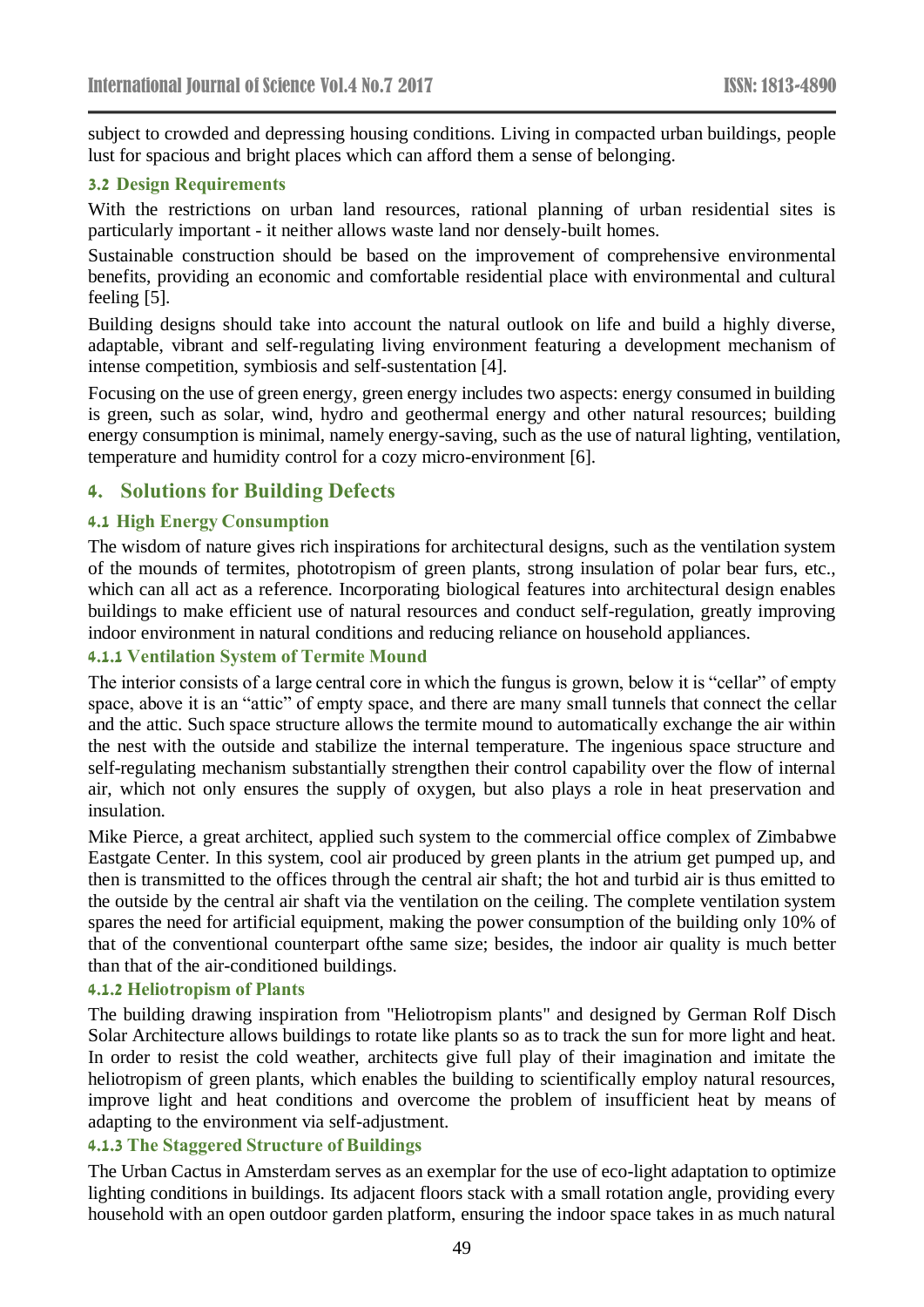light as possible, while promoting the photosynthesis of plants on the platform. While conserving energyby reducing the use of artificial lighting, the building also lowers the carbon dioxide concentration in the atmosphere and mitigates the heat island effect by giving play to the purification of plants.

## **4.2 The paucity of environmentally-friendly Building Materials**

The choice of building materials is an overarching component of architectural designs. Environmental construction should allow for the selection of materials, production& processing, maintenance &demolition, waste treatment and other procedures closely related to energy and environment, such as using green building materials, recycling used materials, reducing pollution during material productions as well as the energy consumption during housing systems operations on the basis of building materials [6]. The suspension structure, the shell structure and the honeycomb structure can all reduce the consumption of material and energy resources by optimizing the supporting structure of the building and enhance the flexibility as well as the safety of the constructions to which they are applied.

#### **4.2.1 The Suspension Structure**

The economical design of the suspension structure with a high sense of space minimizes the demand for raw materials and grants the roof an excellent toughness. The lightweight and flexible performance of a suspension structure allows the supporting roof to sprawl broadly without additional pivot points in the center. As a result, the suspension structure finds wide application in gymnasiums, expo halls and long-span bridge projects.

### **4.2.2 The Thin Shell Structure**

A thin shell structure is a thin-walled structure consisting of two curved surfaces at the top and the bottom, with the thickness of the shell negligible compared with the size of other dimensions of the object. The geometric construction of a thin shell structure spreads the pressure evenly over every part of the shell so that such a thin shell can support a tremendous weight. The corrugated roof of the pavilion at National Industry and Technology in Paris greatly increases the strength of the shell structure with a thickness of only 120mm, whereby achieving the goal of maximizing usable areas and minimizing the use of building materials.

## **4.2.3 The Honeycomb Structure**

The honeycomb creates an enormous space out of a small amount of materials. Numerous hexagonal houses of the same size in the honeycomb are tightly pressed together to form a strong and stable structure.

In the aspect of architecture, honeycomb composite board is made of thin artificial boards, cardboards and recycled paper honeycomb cores, characterized by such properties as light in weight, heat-retaining, sound-proof, fire-proof, damp-proof and anti-seismic,making it very suitable for sandwich material. For lightweight walls made of honeycomb composite materials, honeycomb core materials only accounts for one to five percent of the total weight, and yet they are the mainstay of the wall.

Modern buildings made of honeycomb composite materials are warm in winter and cool in summer, which can effectively reduce energy consumption.

### **4.3 Poor Construction Quality**

The high-rise urban buildings accommodate a large amount of residents; therefore, the safety of the buildings should be placed as the first priority. In addition to the selection of construction materials, the construction process is also a crucial factor that decides the ultimate quality of the construction. The emphasis of this part is on establishing strict criteria and regulations to ensure the quality of construction.

We should improve the professionalism of architectural designers by imparting architectural knowledge to them, which includes the construction industry law, engineering structure, and construction technology.We should also strengthen professional trainings for the department of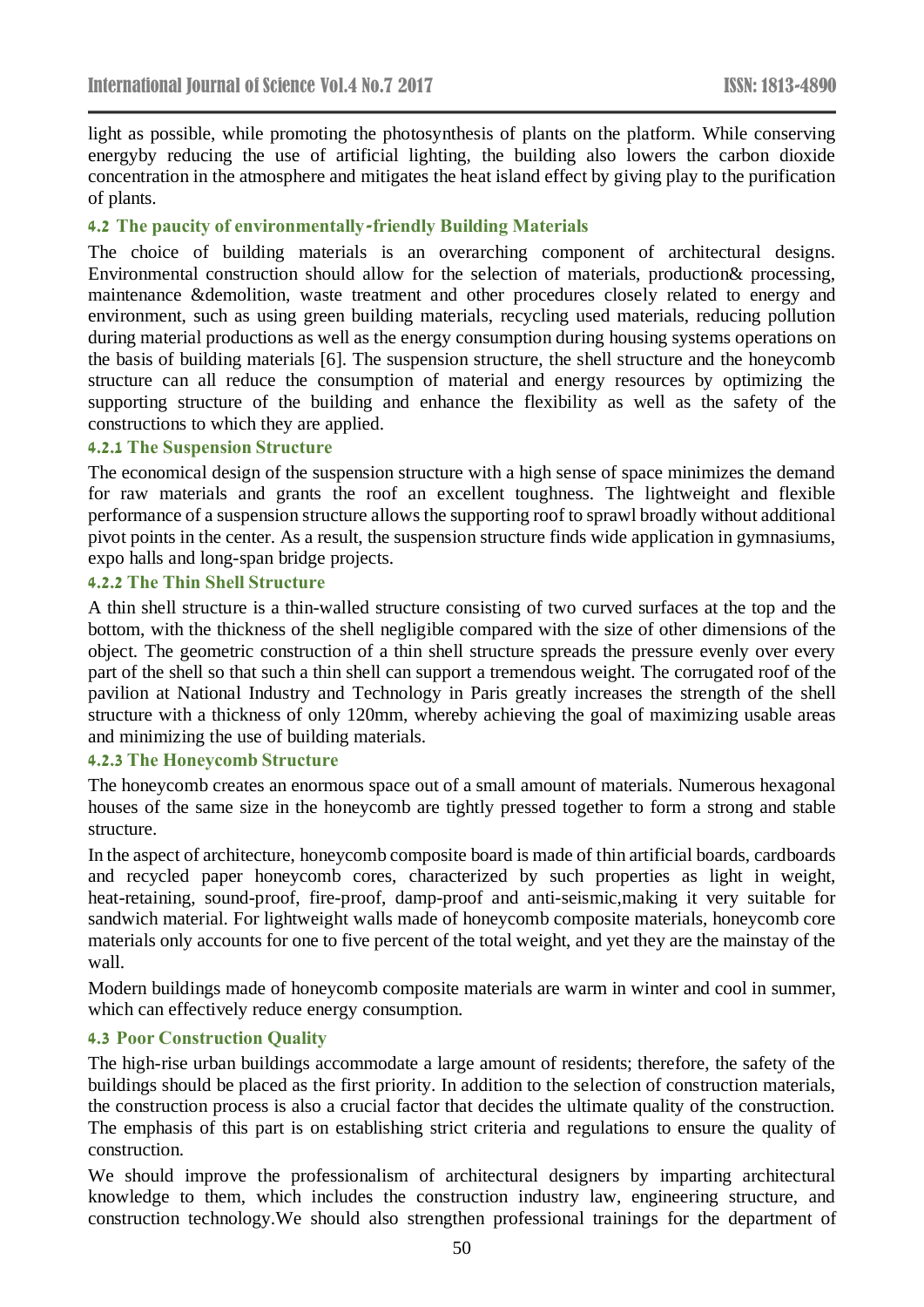architecture and design and enlarge the scale of job training so as to ensure that designers keep pace with the times and could efficiently tackle problems occurred in building designs [8].

Quality standards can help eliminate engineering deficiencies due to confusions among workers and supervisors. China has set up "designated model room" to show contractors and workers quality benchmark in a clear way. In addition, it is recommended that relevant departments make videotapes or CDs about installation and construction methods so as to enhance the awareness of contractors and workers during the construction process [9].

Sufficient field supervision is a strong guarantee of quality. Contractors shall assign supervisors to each construction site to supervise the progress. Once the project is inconsistent with the quality standards, the construction supervisor has the right to re-check and suspend the work.

In enhancing the benefits of integrity in market, we should list integrity into the standard that is used to measure the reliability of construction companies. Integrity will directly affect biddings, capital turnover and credit assessment, which decide the rise and fall of the company. In this sense, construction companies will be facilitated to attach more importance to project quality. [10].

## **5. Outlook on Environmentally Coordinated Construction Model**

At present, dense apartments equipped with elevators are closed, crowded, and high energy-consuming, which is contrary to the theme of harmony and environmental protection. In order to promote the harmonious coexistence between human and environment as well as the coordinated development between architecture and the environment, this paper proposes a new urban architectural model: the sky garden, a solution based on current architectural experiences. While retaining the advantages of traditional buildings, this designis more eco-friendly and could save more space, which plays an exemplary role for current urban constructions and serves as a serene place in a bustling city.

### **5.1 Green and Comfortable**

Both ends of the floor are reserved as "private gardens". According to personal preferences, people can plant trees and flowers or install pavilions and fountains in the gardens to decorate their mid-air private gardens. Residents can take a walk, raise birds and walk the dog in their own garden, making it possible to enjoy natural environment without going out of the buildings. In private homes, a space is reserved for animals and plants, which shortens the distance between man and nature. A large number of plants will transform the apartments into a natural oxygen bar, which also plays a significant role in coping with urban heat island effect and air pollution.

### **5.2 Save Underground Space**

Build parking lots in the air. Thanks to peripheral lanes and intelligent lifting system, both residents and visitors could drive their cars to public courtyards at any floor within several minutes and park their cars in front of the destination. It would be much more convenient for people to park cars when returning home and to pull out when going out. Mid-air parking space also ensures that pedestrians are separated from the vehicles by eliminating the traffic in living areas. At the same time, this practice will lead to an end of the underground parking lot that is dark and foul. It saves the energy consumed by 24-hour lighting and air exhaust devices. It is only necessary to construct air defense system and equipment in the basic part of the main buildings without digging down two or three layers to build parking lots, which thus can save 90% of underground work and shorten the duration.

### **5.3 Interlaced Floors**

Adjacent floors rotate at certain angle to create a wave-like visual effect that resembles a rotating building. The unshielded area formed by angle gaps provides an open outdoor platform for each floor. Ample sunshine and fresh natural wind would greatly enhance indoor lighting and ventilation and reduce the workload of household appliances. Meanwhile, this design promotes the growth and photosynthesis of plants on the terrace and also purifies urban air.